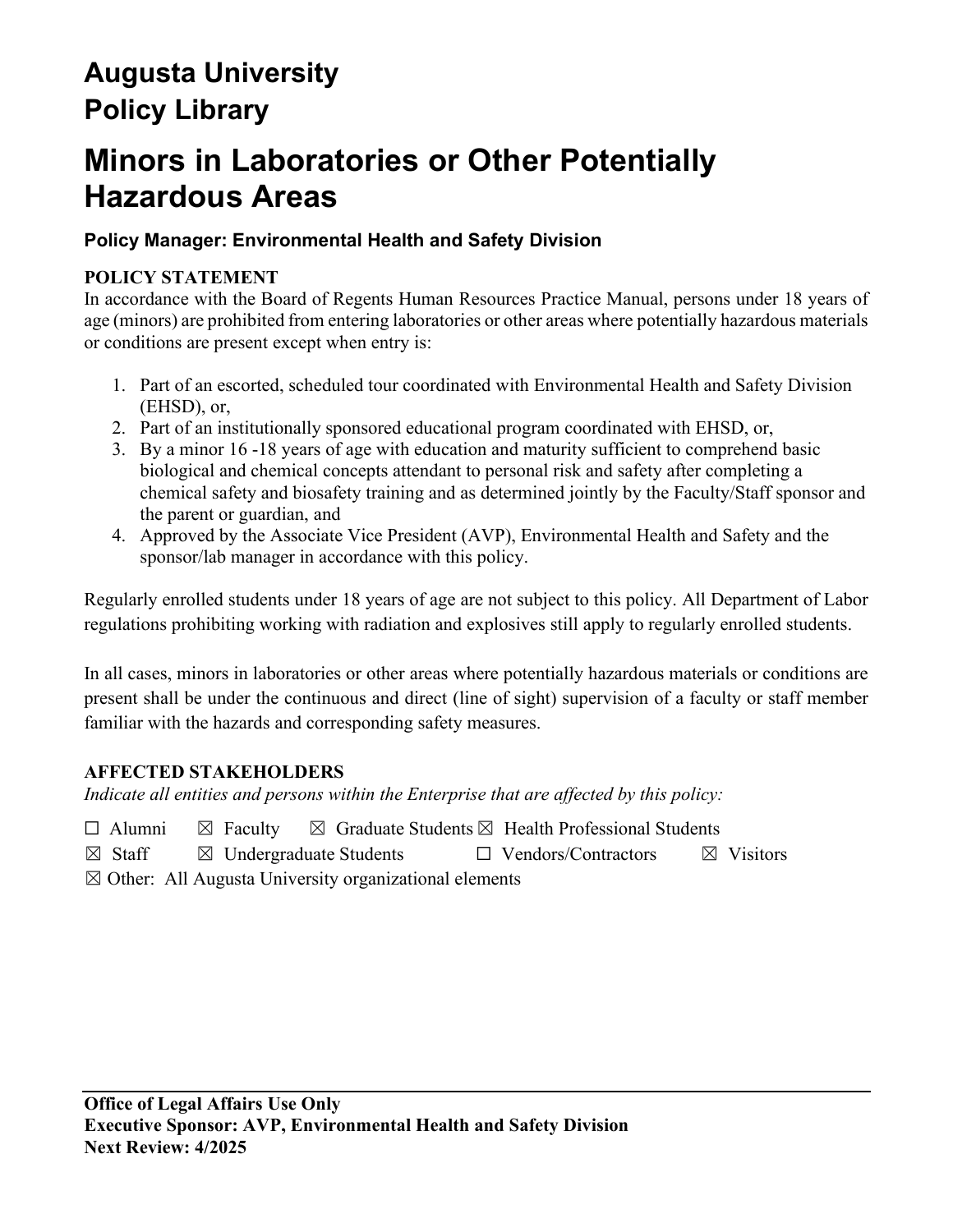#### **PROCESS & PROCEDURES**

#### **General**

All AU laboratories are considered potentially hazardous areas; these hazards are presented by biological materials, toxins, pathogens, chemicals, or radioactive substances. Few studies exist which adequately characterize potential differential health consequences of exposure of minors to these hazards. For this reason, the Augusta University Radiation Safety Guide, Biological Safety Guide, and the Chemical Safety Guide all prohibit persons under the age of 18 from entering laboratory areas or other areas where hazardous materials or conditions may be present, except when any of the situations outlined in the policy statement apply.

#### **Minors Involved in Research**

While Augusta University recognizes that volunteering or working within a laboratory can provide a valuable learning experience, minors are restricted from entering laboratories unless the following restrictions/guidelines are followed:

- Federal law explicitly prohibits any minor under the age of 18 years from working in areas where exposure to radiation may occur.
- Federal law explicitly prohibits minors under the age of 18 years from working where explosive materials may be stored or used.
- Due to the increased risk of illness or injury, the Augusta University Institutional Biosafety Committee has determined that minors are not permitted in any non-human primate areas, Animal Biosafety Level (ABSL) – 2 areas, or in Biological Safety Level (BSL) – 2+ laboratories.
- Minors are not permitted to transport or ship hazardous materials outside of the laboratory.
- Minors are not permitted in vivarium and are not permitted to work with lab animals because they cannot be enrolled in the IACUC's occupational health program.
- Parents or guardians must be fully informed of the risks faced by their minor child in these areas.
- Constant and direct supervision by faculty or a staff member familiar with the hazards and corresponding safety measures is required to ensure the minor's safety. Activities engaged in by the minor within the laboratory must be closely monitored. This requires physical proximity (line of sight) and attentiveness of the supervisor.
- An evaluation and risk assessment of the minor by a qualified medical professional is required. Health care provisions are required for the minor in case of incident, exposure, or illness which may result from participating in laboratory activities.

An approved minor can enter lab areas not covered by the above restrictions/guidelines, as long as they comply with the requirements outlined in the section Responsibilities of a Minor (below).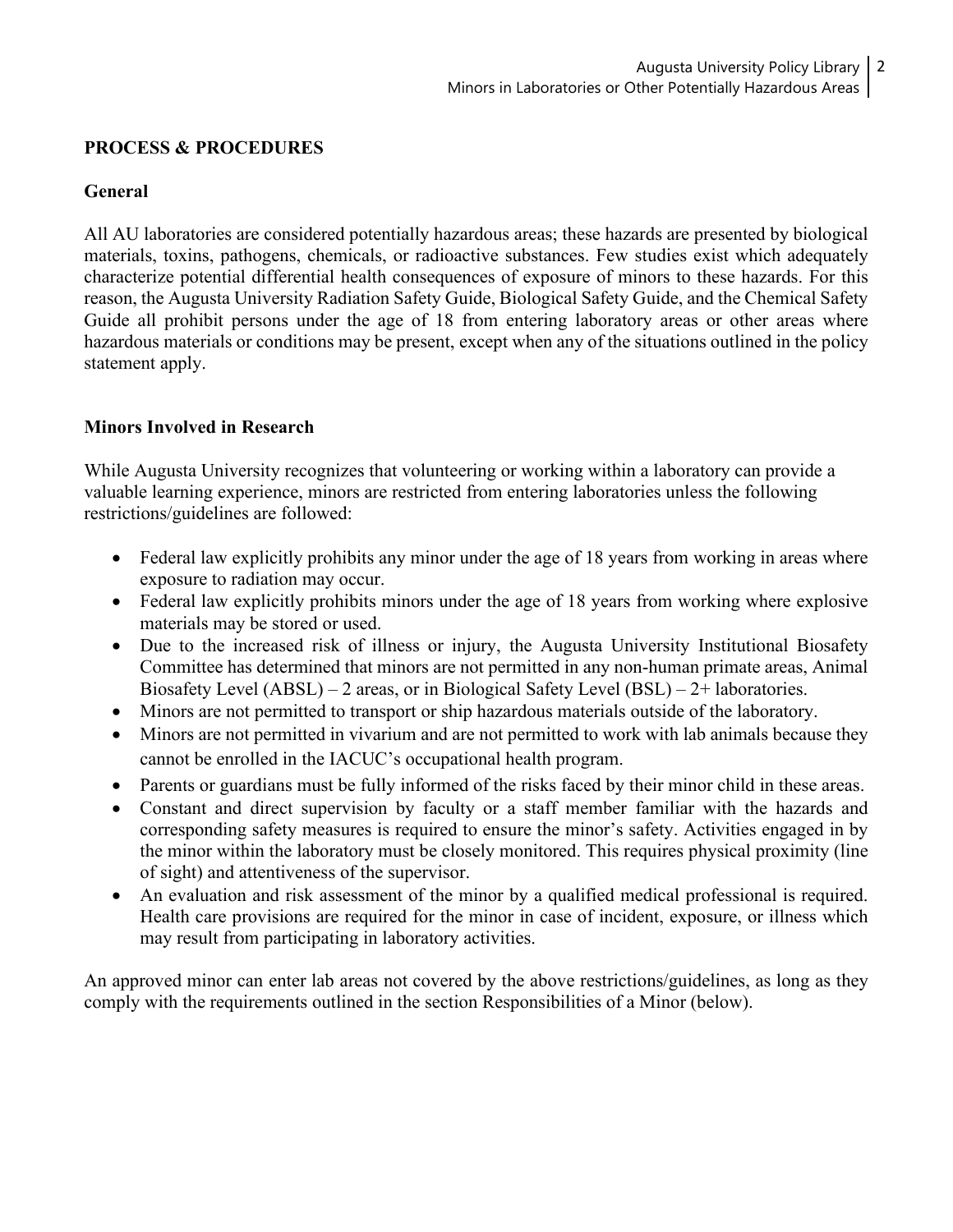Sponsors of minors who will work in laboratories as part of individual education development plans shall submit an application to EHSD in accordance with the instructions below:

## **Responsibilities of the Faculty/Staff Sponsor**

- 1. The sponsor shall complete an *Application for Authorization of a Minor to Work or Volunteer in a Laboratory or Other Hazardous Area (Minor's Application)* and submit the application to EHSD for review and approval. This form will document knowledge of, and adherence to the requirements addressed above.
- 2. The sponsor shall discuss with the parent/guardian the hazards present within the laboratory that the minor may be exposed to during the course of their research.
- 3. Informed consent of the parent(s) or guardian(s) of the minor who will work or volunteer in the laboratory will document the risks associated with the hazards present in the laboratory and mitigating actions to reduce those risks. As part of the consent process the sponsor will:
	- a. Describe the safety procedures that are present to minimize their minor's exposure risks. These include a discussion and documentation of any precautionary and emergency medical provisions that must be provided for the minor.
	- b. Give the parents/guardians and minor sufficient time to read the *Consent Form*, the *Minor's Application* (final version) and related institutional or laboratory SOPs to ensure that the parents'/guardians' and minor's questions have been answered before they sign the *Consent Form*.
	- a. Re-consent the parent/guardian if there is a change in risk including different materials, operations, or locations which would increase the risks to the minor.
- 4. The sponsor shall be familiar with the Minors on Campus Policy and adhere to the Minors on Campus Policy Code of Conduct.
- 5. The sponsor shall adhere to all Augusta University Safety/Compliance Committee (Institutional Biosafety Committee, Institutional Chemical Safety Committee, Institutional Animal Care and Use Committee) policies and procedures, including, if necessary, the submission and approval by the respective committees of research protocol amendments.
- 6. The sponsor shall address EHSD concerns and incorporate requested edits into the final version of the *Application* and *Consent Form* and re-submit to EHSD.
- 7. Minors will be provided with and wear appropriate personal protective equipment PPE (full length long sleeve lab coat, safety glasses and a pair of nitrile gloves) as required. The sponsor shall also remind minors of standards for lab appropriate clothing and footwear (e.g., closed toed shoes, long pants).

#### **Responsibilities of EHSD**

#### EHSD shall:

1. Review applications for minors in laboratories and provide comments back to the sponsor.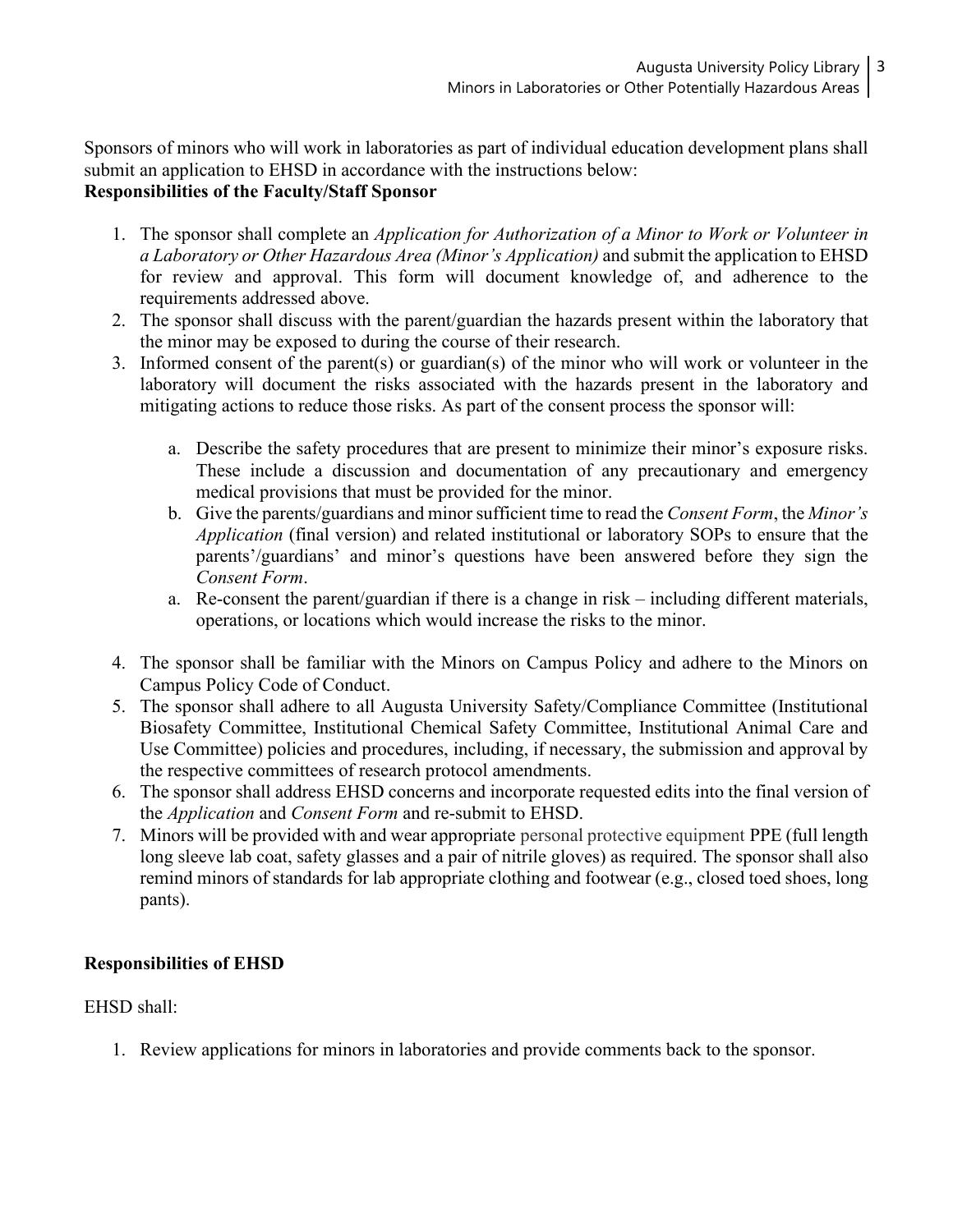- 2. Work with the sponsor to identify hazards and safety measures.
- 3. Provide a copy of the Health Questionnaires to Employee Health and Wellness for review and medical clearance by hand.
- 4. Coordinate with institutional safety committees.
- 5. Notify the sponsor of approval of the minor's application.
- 6. Provide safety training to the minor.

#### **Responsibilities of the Minor**

- 1. The minor shall provide a completed and signed *Health Questionnaire* from a licensed health care provider to Environmental Health and Safety via mail or hand delivery. This questionnaire will illuminate any health concerns, including mental health issues, which present additional risks to the minor while working in a research laboratory with biohazardous or chemical agents. The questionnaire will be reviewed by Employee Health and Wellness Office and provide the basis for medical clearance.
- 2. The minor shall provide a signed Consent for Minor's Presence in Laboratory form (Consent form) from the parent or guardian and submit the form to EHSD after discussions of hazards found in the laboratory. The form should be sent to Environmental Health and Safety via email or hand delivery.
- 3. The minor shall complete one-on-one hazard-specific training with an EHSD representative, and, if conducting work in a laboratory, all safety training required of new laboratory staff prior to initiation of work.
- 4. The minor shall not enter the laboratory unless the designated supervisor or a representative listed in the *Minor's Application* is present.
- 5. Failure to comply with any provision detailed on the *Minor's Application*, Institutional Policies, or government regulations may result in termination of the authorization for the minor to enter the laboratory after joint review by the sponsor/lab manager and EHSD.

## **REFERENCES & SUPPORTING DOCUMENTS**

#### **Forms:**

Application for Authorization of a Minor to Volunteer in a Laboratory or Other Hazardous Area: <http://www.augusta.edu/services/ehs/biosafe/minorsinlab.php>

Parental Consent for Minor's Presence in Laboratories: <http://www.augusta.edu/services/ehs/biosafe/minorsinlab.php>

#### Minors Health Questionnaire

https://www.augusta.edu/services/ehs/biosafe/documents/minors\_health\_questionnaire\_rev11.doc **References:**